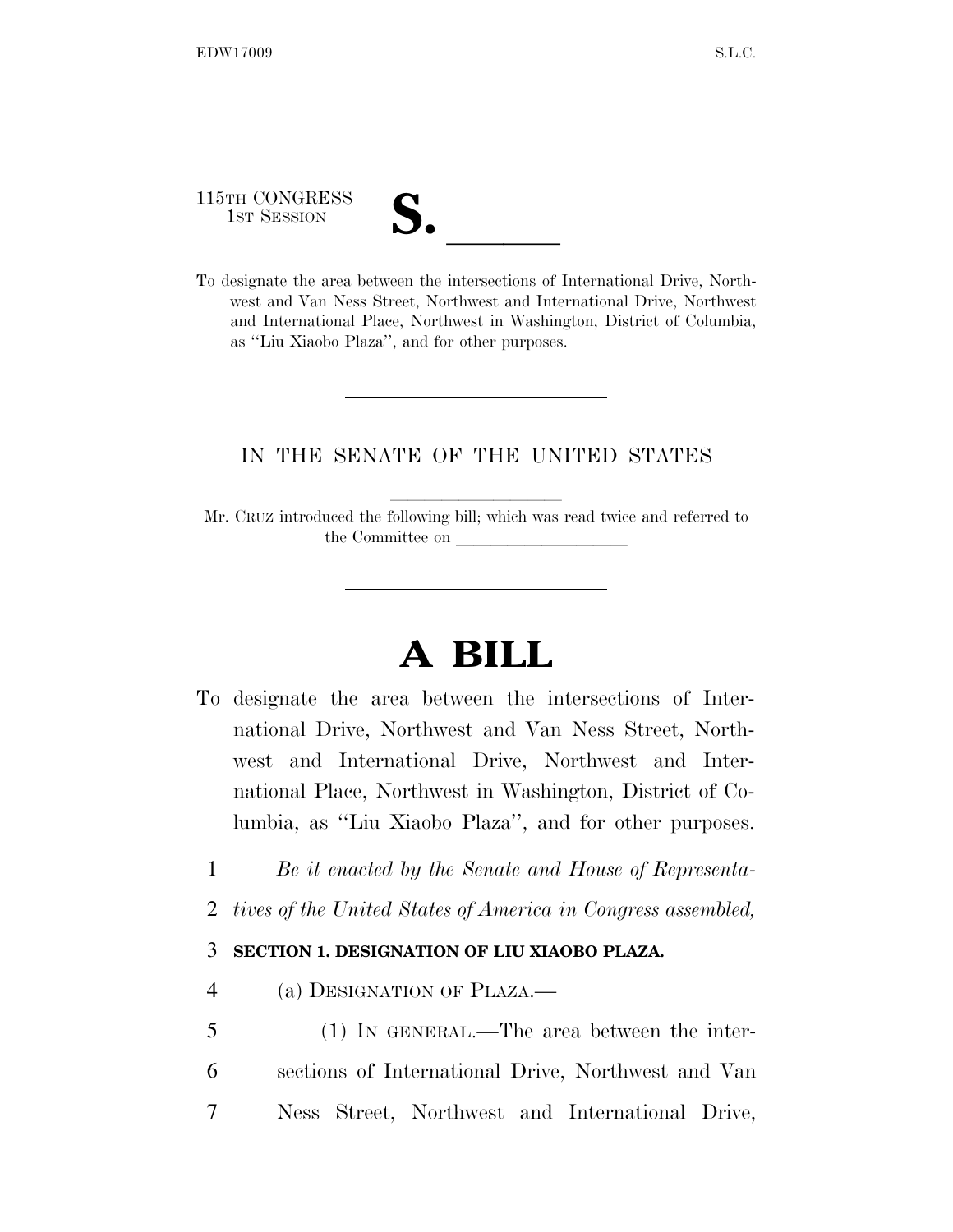EDW17009 S.L.C.

| $\mathbf{1}$   | Northwest and International Place, Northwest in        |
|----------------|--------------------------------------------------------|
| $\overline{2}$ | Washington, District of Columbia, shall be known       |
| 3              | and designated as "Liu Xiaobo Plaza".                  |
| $\overline{4}$ | $(2)$ REFERENCES.—Any reference in a law,              |
| 5              | map, regulation, document, paper, or other record of   |
| 6              | the area referred to in paragraph (1) shall be         |
| 7              | deemed to be a reference to Liu Xiaobo Plaza.          |
| 8              | (b) DESIGNATION OF ADDRESS.—                           |
| 9              | $(1)$ DESIGNATION.—The address of 3505 Inter-          |
| 10             | national Place, Northwest, Washington, District of     |
| 11             | Columbia, shall be redesignated as 1 Liu Xiaobo        |
| 12             | Plaza.                                                 |
|                |                                                        |
| 13             | (2) REFERENCES.—Any reference in a law,                |
| 14             | map, regulation, document, paper, or other record of   |
| 15             | the United States to the address referred to in para-  |
| 16             | graph $(1)$ shall be deemed to be a reference to 1 Liu |
| 17             | Xiaobo Plaza.                                          |
| 18             | (c) SIGNS.—The Administrator of General Services       |
| 19             | shall construct street signs that shall—               |
| 20             | $(1)$ contain the phrase "Liu Xiaobo Plaza";           |
| 21             | $(2)$ be similar in design to the signs used by        |
| 22             | Washington, District of Columbia, to designate the     |
| 23             | location of Metro stations; and                        |